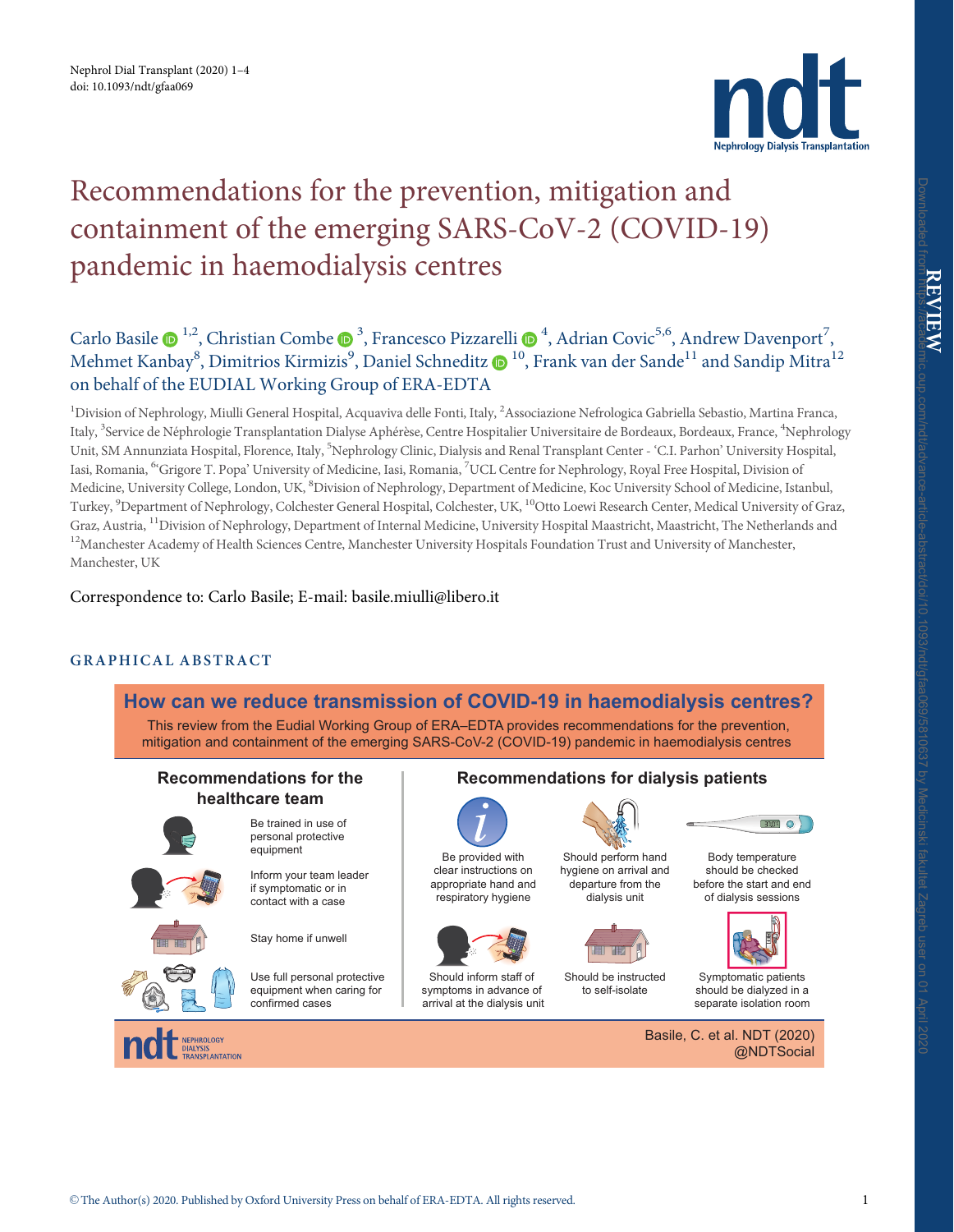#### <span id="page-1-0"></span>ABSTRACT

COVID-19, a disease caused by a novel coronavirus, is a major global human threat that has turned into a pandemic. This novel coronavirus has specifically high morbidity in the elderly and in comorbid populations. Uraemic patients on dialysis combine an intrinsic fragility and a very frequent burden of comorbidities with a specific setting in which many patients are repeatedly treated in the same area (haemodialysis centres). Moreover, if infected, the intensity of dialysis requiring specialized resources and staff is further complicated by requirements for isolation, control and prevention, putting healthcare systems under exceptional additional strain. Therefore, all measures to slow if not to eradicate the pandemic and to control unmanageably high incidence rates must be taken very seriously. The aim of the present review of the European Dialysis (EUDIAL) Working Group of ERA-EDTA is to provide recommendations for the prevention, mitigation and containment in haemodialysis centres of the emerging COVID-19 pandemic. The management of patients on dialysis affected by COVID-19 must be carried out according to strict protocols to minimize the risk for other patients and personnel taking care of these patients. Measures of prevention, protection, screening, isolation and distribution have been shown to be efficient in similar settings. They are essential in the management of the pandemic and should be taken in the early stages of the disease.

Keywords: coronavirus, COVID-19, end-stage kidney disease, haemodialysis, pandemic

# INTRODUCTION

An epidemic of Severe Acute Respiratory Syndrome-Corona Virus-2 (SARS-CoV-2) (COVID-19), a new strand of the coronavirus family, originated from Wuhan (China) in December 2019, and was declared a pandemic by the World Health Organization as of 11 March 2020 ([https://www.who.int/emer](https://www.who.int/emergencies/diseases/novel-coronavirus-2019) [gencies/diseases/novel-coronavirus-2019\)](https://www.who.int/emergencies/diseases/novel-coronavirus-2019). The global pandemic of SARS-CoV-2 (COVID-19) is quickly affecting the delivery of health care worldwide [[1–4](#page-3-0)]. This novel coronavirus has specifically high morbidity in the elderly and in comorbid populations [[1](#page-3-0)–[4](#page-3-0)]. Chronic kidney disease constitutes a relevant co-morbidity, and dialysis centres pose a risk as potential vector in the spreading of this pandemic  $[1-4]$ . In previous epidemics or catastrophic situations, the case fatality rate has always been much higher in dialysis patients than in the general population.

In the first two decades of this century, three members of the coronavirus family, Severe Acute Respiratory Syndrome-Corona Virus (SARS-CoV), Middle East Respiratory Syndrome-Corona Virus (MERS-CoV) and SARS-CoV-2, have caused three major pandemic outbreaks of infectious respiratory diseases. At the present time, it is believed that SARS-CoV-2 is more contagious, but with a lower case fatality rate than the other two viruses. Compared with the previous two outbreaks, the epidemic area of COVID-19 caused by SARS-CoV-2 is larger, the number of infected people and, consequently, the number of deaths higher, and the strain on the healthcare system, as well as the global economic loss, greater [\[1–4\]](#page-3-0).

Uraemic patients on dialysis combine an intrinsic fragility and a very frequent burden of comorbidities with a specific setting in which many patients are repeatedly treated in the same area (haemodialysis centres). Dialysis patients constitute a susceptible population because of their older age and their less efficient immune system, and they are therefore more prone to develop severe infectious diseases than the general population [[5,](#page-3-0) [6](#page-3-0)]. Dialysis patients are exposed and re-exposed to a higher contamination risk than the general population because their routine treatment usually requires three dialysis sessions per week. Moreover, if infected, the intensity of dialysis requiring specialized resources and staff is further complicated by requirements for isolation, control and prevention, putting healthcare systems under exceptional additional strain. Therefore, all measures to slow if not to eradicate the pandemic and to control unmanageably high incidence rates must be taken very seriously.

To the best of our knowledge, at the time of writing of this article (14 March 2020), only one series of cases from one haemodialysis centre in Wuhan has been published [[7](#page-3-0)]. The authors reviewed the whole course of the outbreak emerging in the haemodialysis centre of Renmin Hospital, Wuhan University, from 14 January 2020, the day the first case was confirmed, to 17 February 2020, the day of the epidemic extinction. The authors reported that 37 cases in 230 haemodialysis patients (16.1%) and 4 cases out of 33 staff members (12.1%) were diagnosed with COVID-19. Dialysis patients with COVID-19 had less lymphopenia, lower serum levels of inflammatory cytokines and milder clinical disease than other patients affected by COVID-19 infection. During that epidemic, seven dialysis patients died, including six with COVID-19 and one without COVID-19. The presumed causes of death were not directly related to pneumonia, but due to cardiovascular and cerebrovascular diseases, and hyperkalaemia. The outcome of the four staff members was favourable [\[7\]](#page-3-0).

Isolation practices can be effective for preventing secondary transmission of viruses closely related to COVID-19. For instance, during the 2015 MERS-CoV outbreak in Korea, although 116 participants in three haemodialysis units were incidentally exposed to the virus, strict patient surveillance and proper isolation practice prevented secondary transmissions [[8\]](#page-3-0).

COVID-19 infection in patients treated in dialysis centres presents a particular challenge as the risk of transmission to the medical staff, facility workers, other patients and to family members is significantly increased.

The Chinese Society of Nephrology [[9](#page-3-0)], the Taiwan Society of Nephrology [[10](#page-3-0)] and the Centers for Disease Control and Prevention [\(https://www.cdc.gov/coronavirus/2019-ncov/](https://www.cdc.gov/coronavirus/2019-ncov/healthcare-facilities/dialysis.html) [healthcare-facilities/dialysis.html](https://www.cdc.gov/coronavirus/2019-ncov/healthcare-facilities/dialysis.html)) have recently developed guidelines for dialysis units during the COVID-19 outbreak. The aim of the present review of the EUDIAL Working Group of ERA-EDTA is to provide recommendations for the prevention, mitigation and containment in haemodialysis centres of the emerging SARS-CoV-2 (COVID-19) pandemic. In doing so, we have held in high consideration the suggestions of our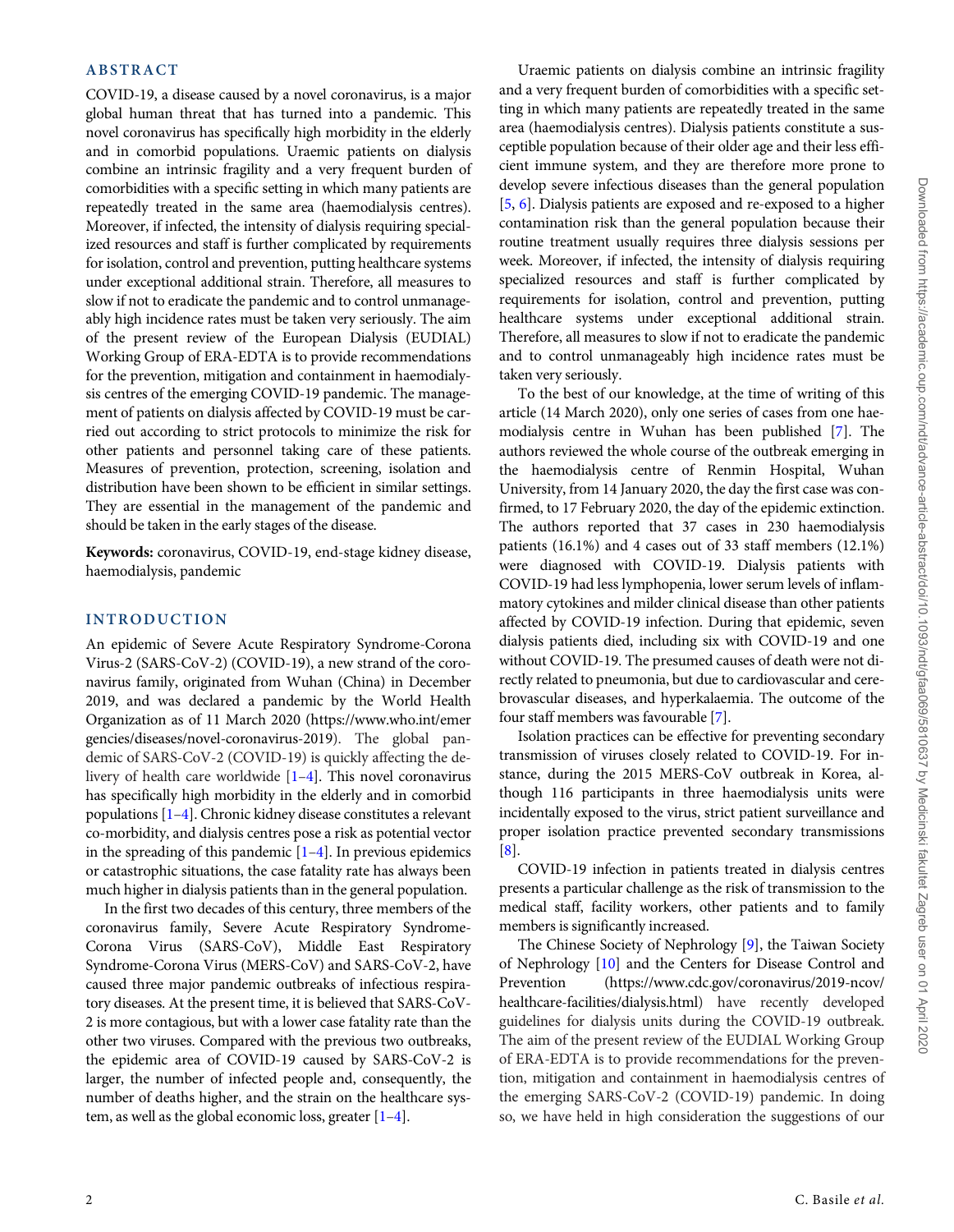<span id="page-2-0"></span>Asian colleagues, given their significant experience in dealing with COVID-19 [\[9](#page-3-0), [10\]](#page-3-0), the interim additional guidance released by the Centers for Disease Control and Prevention on 10 March 2020 [\[11](#page-4-0)] and the World Health Organization recommendation for the rational use of personal protective equipment for COVID-19 [[12\]](#page-4-0). The EUDIAL Working Group will update its recommendations any time new data and evidences become available. The ERA-EDTA has also launched a dedicated webpage that is regularly updated at [https://www.era](https://www.era-edta.org/en/covid-19-news-and-information/)[edta.org/en/covid-19-news-and-information/](https://www.era-edta.org/en/covid-19-news-and-information/).

# RECOMMENDATIONS

#### Healthcare team

- A working team consisting of dialysis physicians, nursing staff and technicians should receive training in updated clinical knowledge of the COVID-19 epidemic, epidemic prevention tools and guidelines from the government, scientific societies and hospital authorities. Instructions should include how to use the different types of facemasks, how to use tissues to cover the nose and mouth when coughing or sneezing, how to dispose of tissues and contaminated items in waste receptacles, and how and when to perform hand hygiene. Training can be done peer to peer or online.
- Latest care recommendations and epidemic information should be updated and delivered to all medical care personnel as needed.
- Staff members should self-monitor their symptoms (if any) and should inform the team leader in case they or their family members develop symptom(s) suggestive of COVID-19 infection. Sick members of the team should stay at home, and in any case should not be in contact with patients or other team members.
- Nurses should be trained to take nasopharynx swabs for COVID-19 polymerase chain reaction, with appropriate dressing using a filtering face piece 2 (FFP2) mask (filtering 95% of particulate matter and aerosols in inhaled air), goggles, mobcap, disposable surgical blouse and gloves.

#### Dialysis patients and dialysis facilities

- Dialysis patients should be instructed to stay at home while off dialysis and on their non-dialysis days, to use individual transport to and from dialysis facilities, to avoid public transportation, to abstain from travelling around the country, to avoid personal contact, and to abstain from public, private or religious events (family reunions, marriages, funerals, etc.). Parents and grandparents on dialysis may want to abstain from personal contact especially with their children and grandchildren, because the younger population serves as a vector of the disease often without showing symptoms.
- Dialysis facilities should provide patients with instructions (in appropriate languages) about hand hygiene, respiratory hygiene and cough etiquette. Instructions should include how to use facemasks, how to use tissues to cover the nose and mouth when coughing or sneezing, how to

dispose of, preferably disposable paper, tissues and contaminated items in waste receptacles, and how and when to perform hand hygiene. Dispensers of hydroalcoholic solutions should be installed in waiting rooms. Patients must be educated and encouraged to perform hand hygiene at least on arrival and at the time of departure from the unit and if in contact with respiratory secretions. Dialysis facilities should have space in waiting areas for ill patients to sit separated from other patients by at least 2 m. Medically stable patients might opt to wait in a personal vehicle or outside the healthcare facility. Two metres separation between dialysis stations is advisable.

- Treatment and waiting areas should have good air conditioning and ventilation to remove particles and aerosol droplets from the air.
- Body temperature should be systematically measured before the start and at the end of the dialysis session in all patients.
- Early recognition and isolation of individuals with respiratory infection are mandatory: (i) dialysis facilities should identify patients with signs and symptoms of fever, cough, upper airway involvement or conjunctivitis before they enter the waiting room and treatment area; (ii) patients must inform staff of fever or respiratory symptoms before arrival at the facility by phone or appropriate electronic means; thus, the facility can be prepared for their arrival (preferably they should be seen in a first aid department and not in a dialysis department) or triage them to a more appropriate setting such as an acute care hospital; (iii) patients with respiratory symptoms should be brought to an appropriate treatment area as soon as possible to minimize the time in waiting areas; (iv) all patients who have fever, cough, upper airway involvement or conjunctivitis should be screened for novel COVID-19 infection. For sampling, patients should be either in a single-patient room or in a room dedicated to sampling. Disinfection of the room after sampling is mandatory.
- Ideally, symptomatic patients should be dialysed in a separate isolation room (if available), in which a negative pressure atmosphere can be established, with the door closed. Otherwise, they should wait in a separate isolation room and receive dialysis in the last shift of the day until infection is excluded. He/she should wear a proper (surgical or N95) mask filtering 95% of the particulate matter  $<$ 2.5 µm in the aerosol of exhaled air.
- Patients with confirmed COVID-19 infection should be admitted to an airborne infection isolation room and should not receive dialysis in an outpatient dialysis facility, unless an airborne infection isolation room is available. All personnel involved in the direct care of patients affected by COVID-19 must undertake full protection, including long-sleeved waterproof isolation clothing, hair caps, goggles, gloves and medical masks (FFP2 or FFP3 mask if available) filtering 95–99% of particulate matter and aerosols in inhaled air. Hand hygiene must be strictly implemented, carefully washing hands with soap and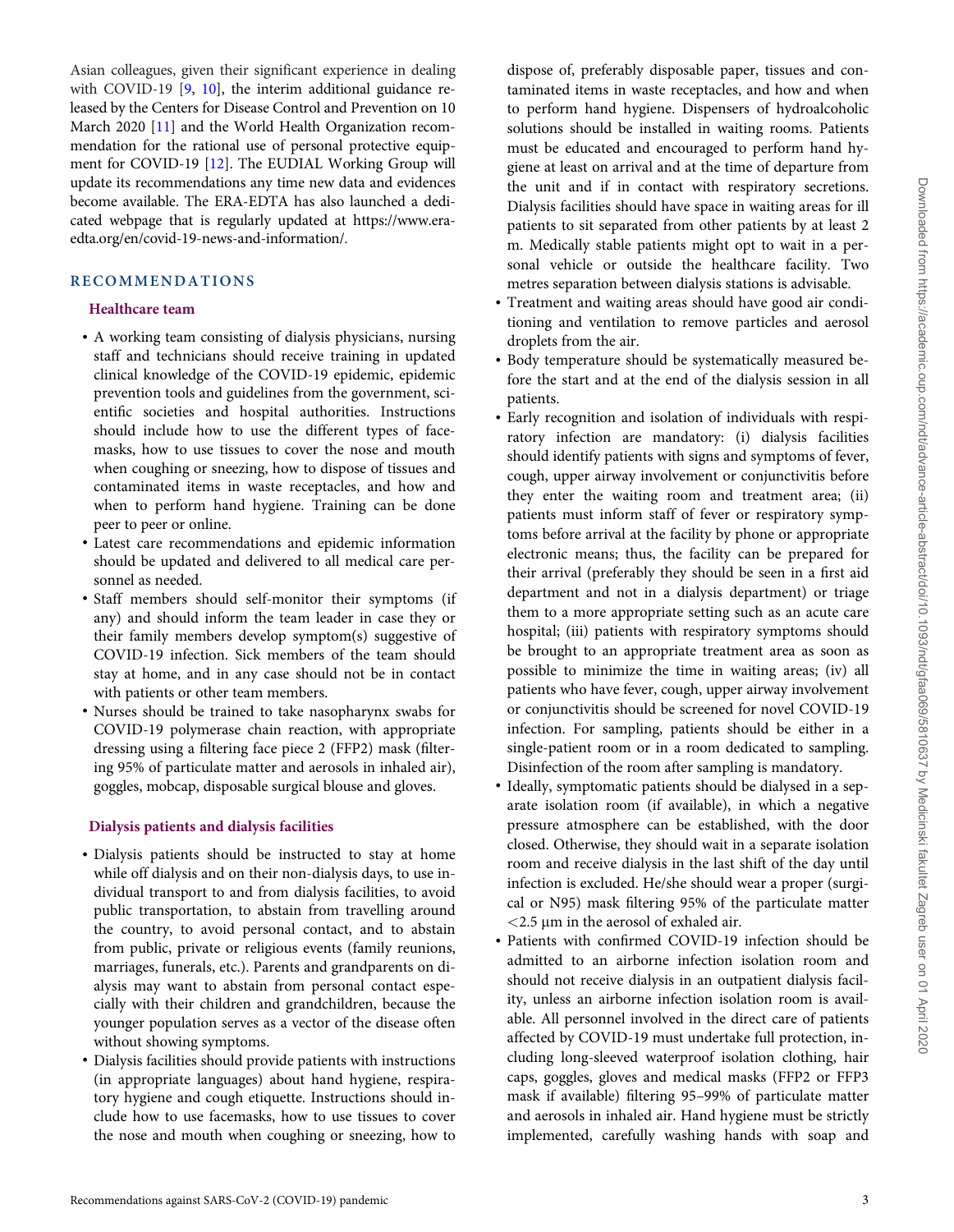<span id="page-3-0"></span>water and systematically using alcoholic solutions and disposable gloves.

- Consideration should be given to cohorting more than one patient with suspected or confirmed COVID-19 and the healthcare team caring for them in the same section of the unit and/or on the same shift (e.g. consider the last shift of the day). Avoid, however, mixing of suspected and confirmed cases.
- Manpower should be cohorted in separate teams for the management of high-risk and low-risk patients. Only the assigned healthcare team should enter the isolation room/ cohort area, all non-scheduled team-mates should be excluded at all times.
- If a newly confirmed or highly suspected case of novel coronavirus infection in dialysis centres is identified, disinfection must be carried out immediately. Areas in close contact with these patients must not be used for other patients until cleared.
- The medical waste from confirmed or suspected patients with novel coronavirus infection must be considered as infectious medical waste and disposed of accordingly.

# Duration of isolation precautions for patients under investigation for or with confirmed COVID-19

- Discontinuation of isolation precautions should be determined on a case-by-case basis, in conjunction with local, state and federal health authorities, until the information is available regarding viral shedding after clinical improvement.
- Factors to be considered include presence of symptoms related to COVID-19 infection, date when symptoms resolved, other conditions that require specific precautions (e.g., tuberculosis, Clostridium difficile), other laboratory information reflecting clinical status and alternatives to inpatient isolation, such as the possibility of safe recovery at home.

#### Surgical operations

• Patients who need vascular access surgery should be screened for COVID-19. Operations on patients with confirmed or suspected COVID-19 infection must be carried out in a designated room with necessary protection for medical staff.

# Operational strategies for family members and caregivers

- All family members living with dialysis patients must follow all precautions and regulations given to patients to prevent person-to-person and within-family transmission of the COVID-19, which include body temperature measurement, good personal hygiene, handwashing and prompt reporting of potentially infected individuals.
- Dialysis patients who have a family member or caregiver subject to quarantine (precautionary isolation—basically for 14 days—because of a potential exposition to the

coronavirus but not showing any signs of infection) [[13](#page-4-0)], can have dialysis as usual during the 14-day period of quarantine of the family members or caregivers.

• Once family members or caregivers of dialysis patients have been converted to a confirmed case, the patient's identity must be upgraded and treated in accordance with the above-mentioned conditions.

#### Home haemodialysis and peritoneal dialysis

• These patients should be assisted at home as far as is possible, using telereporting assistance or other electronic systems for clinical management and to supplement home visits by healthcare staff, as deemed necessary.

# CONCLUSIONS

COVID-19, a disease caused by a novel coronavirus, is a major global human threat that has turned into a pandemic. The only study so far reporting an outbreak of COVID-19 in a dialysis centre indicates that dialysis patients are a highly susceptible population and haemodialysis centres are a high-risk area in the outbreak of a COVID-19 epidemic [7]. The management of patients on dialysis affected by COVID-19 must be carried out according to strict protocols to minimize the risk for other patients and personnel taking care of these patients. Measures of prevention, protection, screening, isolation and distribution have been shown to be efficient in similar settings [8]. Prevention plays a key role; the other measures are essential in the mitigation and containment of the COVID-19 pandemic in haemodialysis centres.

# CONFLICT OF INTEREST STATEMENT

None declared.

#### REFERENCES

- 1. Zhu N, Zhang D, Wang W et al. A novel coronavirus from patients with pneumonia in China, 2019. N Engl J Med 2020; 382: 727–733
- 2. Mahase E. Coronavirus COVID-19 has killed more people than SARS and MERS combined, despite lower case fatality rate. BMJ 2020; 368: m641
- 3. Huang C, Wang Y, Li X et al. Clinical features of patients infected with 2019 novel coronavirus in Wuhan, China. Lancet 2020; 395: 497–506
- 4. Naicker S, Yang CW, Hwang SJ et al. The novel coronavirus 2019 epidemic and kidneys. Kidney Int 2020; doi:10.1016/j.kint.2020.03.001
- [5.](#page-1-0) Syed-Ahmed M, Narayanan M. Immune dysfunction and risk of infection in chronic kidney disease. Adv Chronic Kidney Dis 2019; 26: 8–15
- [6.](#page-1-0) Betjes MG. Immune cell dysfunction and inflammation in end-stage renal disease. Nat Rev Nephrol 2013; 9: 255–265
- [7.](#page-1-0) Ma Y, Diao B, Lv X et al. 2019 Novel Coronavirus Disease in Hemodialysis (HD) Patients: Report from One HD Center in Wuhan, China. [https://www.](https://www.medrxiv.org/content/10.1101/2020.02.24.20027201v2) [medrxiv.org/content/10.1101/2020.02.24.20027201v2](https://www.medrxiv.org/content/10.1101/2020.02.24.20027201v2) (14 March 2020, date last accessed)
- [8.](#page-1-0) Park HC, Lee SH, Kim J et al. Effect of isolation practice on the transmission of middle east respiratory syndrome coronavirus among hemodialysis patients: a 2-year prospective cohort study. Medicine (Baltimore) 2020; 99: e18782
- [9.](#page-1-0) Chinese Society of Nephrology. Recommendations for Prevention and Control of New Coronavirus Infection in Blood Purification Center (Room) (First Trial Version). Chinese Society of Nephrology, 2020
- [10](#page-1-0). Hwang S-J. Guideline for Dialysis Facilities during COVID-19 Outbreak. Taiwan Society of Nephrology, 2020